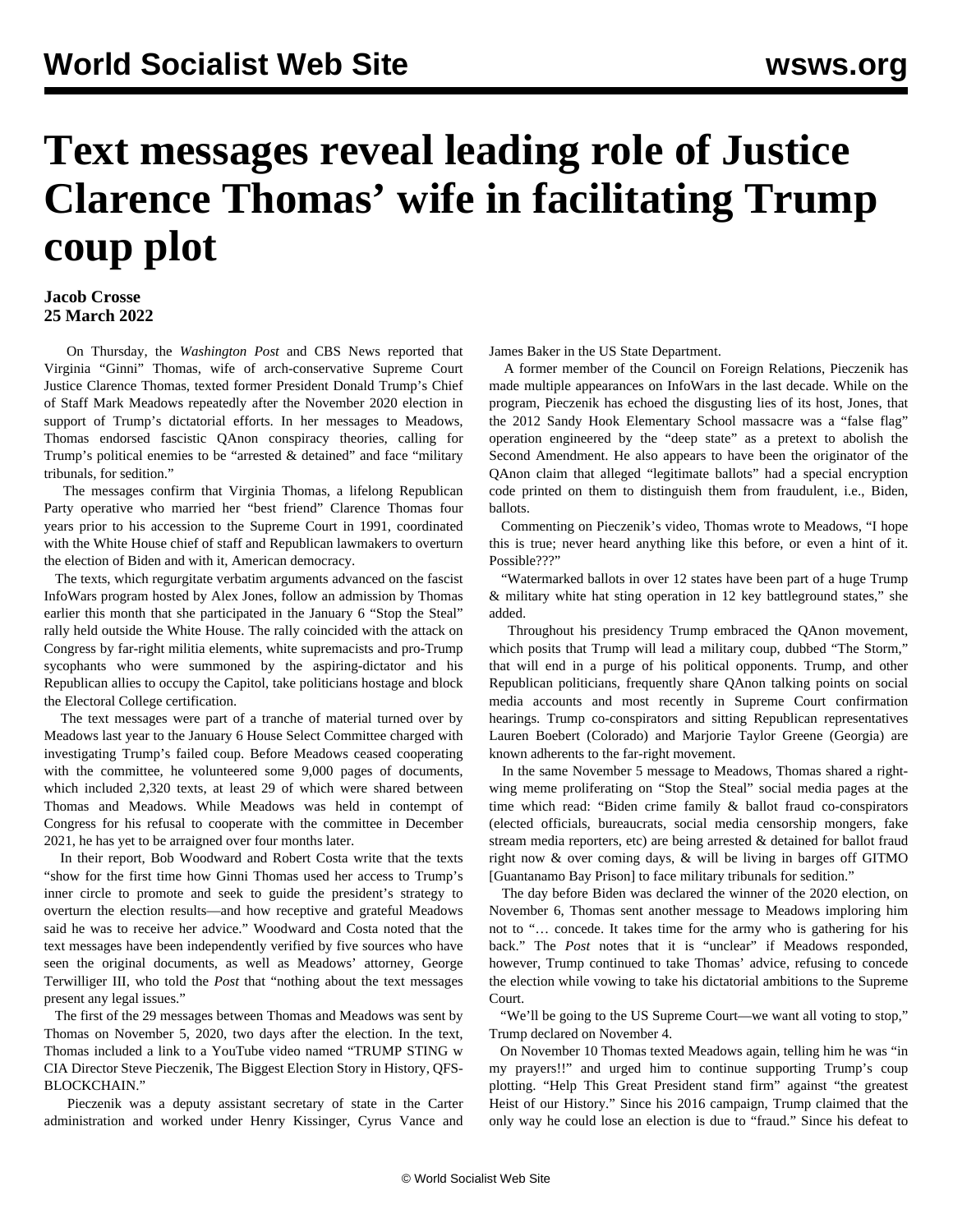Biden, Trump has repeatedly referred to the 2020 election, in which he lost the Electoral College vote 306–232 and the popular vote by over 7 million, as the "Crime of the Century."

 Meadows replied: "I will stand firm. We will fight until there is no fight left. Our country is too precious to give up on. Thanks for all you do," to which Thomas replied some nine minutes later, "Tearing up and praying for you guys!!!!! So proud to know you!!"

 Later that same night, Thomas wrote to Meadows expressing her frustration that more Republicans in Congress were not rallying enough far-right lumpen elements in furtherance of the coup, "House and Senate guys are pathetic too… only 4 GOP House members seen out in street rallies with grassroots… [Texas Rep. Louie] Gohmert, [Ohio Rep. Jim] Jordan, [Arizona Rep. Paul] Gosar and [Texas Rep. Chip] Roy."

 In addition to coordinating with Meadows and Republican lawmakers, the texts revealed that Thomas was also in communication with senior White House adviser and Trump's son-in-law Jared Kushner. On November 13, the *Post* report claims she texted Meadows, "Just forwarded to [your] gmail an email I sent Jared this am. Sidney Powell & improved coordination now will help the cavalry come and Fraud exposed and America saved."

 A November 19 text from Thomas to Meadows reveals her avid support for the far-right lawyer Powell. Urging Meadows to make Powell the "lead and the face" of their efforts to overturn the election, Thomas wrote, "Mark (don't want to wake you)... Sounds like Sidney and her team are getting inundated with evidence of fraud. Make a plan. Release the Kraken and save us from the left taking America down."

 In the same thread, Thomas, revealing her knowledge of inner-workings within the White House, something she no doubt shared with her Supreme Court justice husband, advised Meadows on managing White House personnel.

 "Suggestion: You need to buck up your team on the inside, Mark. The lower level insiders are scared, fearful or sending out signals of hopelessness vs an awareness of the existential threat to America right now. You can buck them up, strengthen their spirits."

 Thomas wrote, "You guys fold, the evil just moves fast down underneath you all. Lots of intensifying threats coming to ACB [Justice Amy Coney Barrett] and others." Meadows replied to the text later that same day, "Thanks so much."

 The same day that Thomas texted Meadows to "Release the Kraken," Trump coup lawyers Rudy Giuliani, Jenna Ellis and Sidney Powell held a press conference where they alleged "communists" in China, Cuba and Venezuela, along with "antifa" elements and billionaire Holocaust survivor George Soros were part of a wide ranging plot to block the election of Trump through electoral fraud.

 "Globalists, dictators, corporations, you name it—everybody's against us except President Trump," Powell declared in a fascist tirade.

 The phrase "Release the Kraken" was popularized by Powell during an appearance she made on the Fox Business Network with Lou Dobbs on November 13. In her appearance Powell spewed election conspiracies and ended the interview claiming she was going "to release the Kraken." However within three days of the deranged November 19 press conference, Trump, Giuliani and Ellis had soured on Powell, with Giuliani releasing a statement on November 22 saying she was not a member of the Trump legal team.

 The same day as the statement, Thomas reached out to Meadows, expressing disappointment that Powell was no longer part of the inner coup circle. "Trying to understand the Sidney Powell distancing," wrote Thomas.

 Two days later, on November 24, Thomas wrote to Meadows: "I can't see Americans swallowing the obvious fraud. Just going with one more thing with no frickin consequences… the whole coup and now this… we just cave to people wanting Biden to be anointed? Many of us can't continue

the GOP charade." Meadows, agreeing with Thomas' delusions, wrote, "You're preaching to the choir. Very demoralizing."

 Meadows, adopting overt Christian themes, added that their joint efforts to overturn the election was "a fight of good versus evil. Evil always looks like the victor until the King of Kings triumphs. Do not grow weary in well doing. The fight continues. I have staked my career on it. Well at least my time in DC on it."

 The *Post* writes that Thomas replied: "Thank you!! Needed that! This plus a conversation with my best friend just now… I will try to keep holding on. America is worth it!" While Virginia never directly refers to her husband in the texts, the couple have frequently referred to each other as their respective "best friends."

 While Ginni Thomas was urging Trump's chief of staff to overturn the election in early December, her husband argued that a Texas lawsuit advanced by Texas Attorney General Ken Paxton and other pro-Trump lawyers seeking to invalidate millions of voters in the "battleground" states of Pennsylvania, Georgia, Michigan and Wisconsin should be heard by the Supreme Court. At the time, Justices Thomas and Samuel Alito wrote a joint statement saying they did not believe the court has "discretion to deny the filing of a bill of complaint in a case that falls without our original jurisdiction."

 After November 24, 2020, the *Post* report notes that there is "an unexplained gap in correspondence. The committee received one additional message sent by Thomas to Meadows, on Jan. 10, four days after the 'Stop the Steal' rally Thomas said she attended and the deadly attack on the Capitol."

 In that January 10 message, Thomas, echoing the sentiments of the fascist mob that broke into the Capitol, expressed her revulsion at Vice President Mike Pence's unwillingness to unconstitutionally reject the electoral college vote of states Trump lost.

 "We are living through what feels like the end of America," Thomas bemoaned to Trump's chief of staff. "Most of us are disgusted with the VP and are in listening mode to see where to fight with our teams." In what could be a reference to the poor performance of the fascist militias who stormed the Capitol on Trump's behalf, Thomas claimed that those "who attacked the Capitol are not representative of our great teams of patriots for DJT!!"

 In addition to disproving Thomas' lying claims that she "played no role with those who were planning and leading the January 6 events," as she claimed in an interview earlier this month, the texts illuminate the obvious conflict of interest between Justice Thomas and any future court hearings pertaining to Trump's failed coup.

 In addition to supporting a hearing on the previously mentioned Texas lawsuit, earlier this year Clarence Thomas was the only justice to vote against allowing the release of records from the Trump White House pertaining to the attack. In a functioning democratic society, the justice would already have been impeached and removed from the bench, however, as of this writing, it is not even clear if he, recently discharged after being hospitalized this week, would even recuse himself from any future hearing related to January 6. Currently there is no legal mechanism that would force him to do so.

 If Clarence Thomas does choose to recuse himself it will not be due to any pressure imposed on him by the Democratic Party. In a pathetic statement issued Friday morning, Oregon Sen. Ron Wyden meekly suggested that Thomas, "at the bare minimum … recuse himself from any case released to the January 6th investigation, and should Donald Trump run again, any case related to the 2024 election."

 That Wyden accepts that Trump will be free to "run again" in 2024 shows that there will be no accountability for Trump or any of his highlevel co-conspirators if it is left to the Democratic Party and the courts, riddled with reactionaries like Thomas, to decide. That Trump and his farright conspirators in the Republican Party and on the Supreme Court